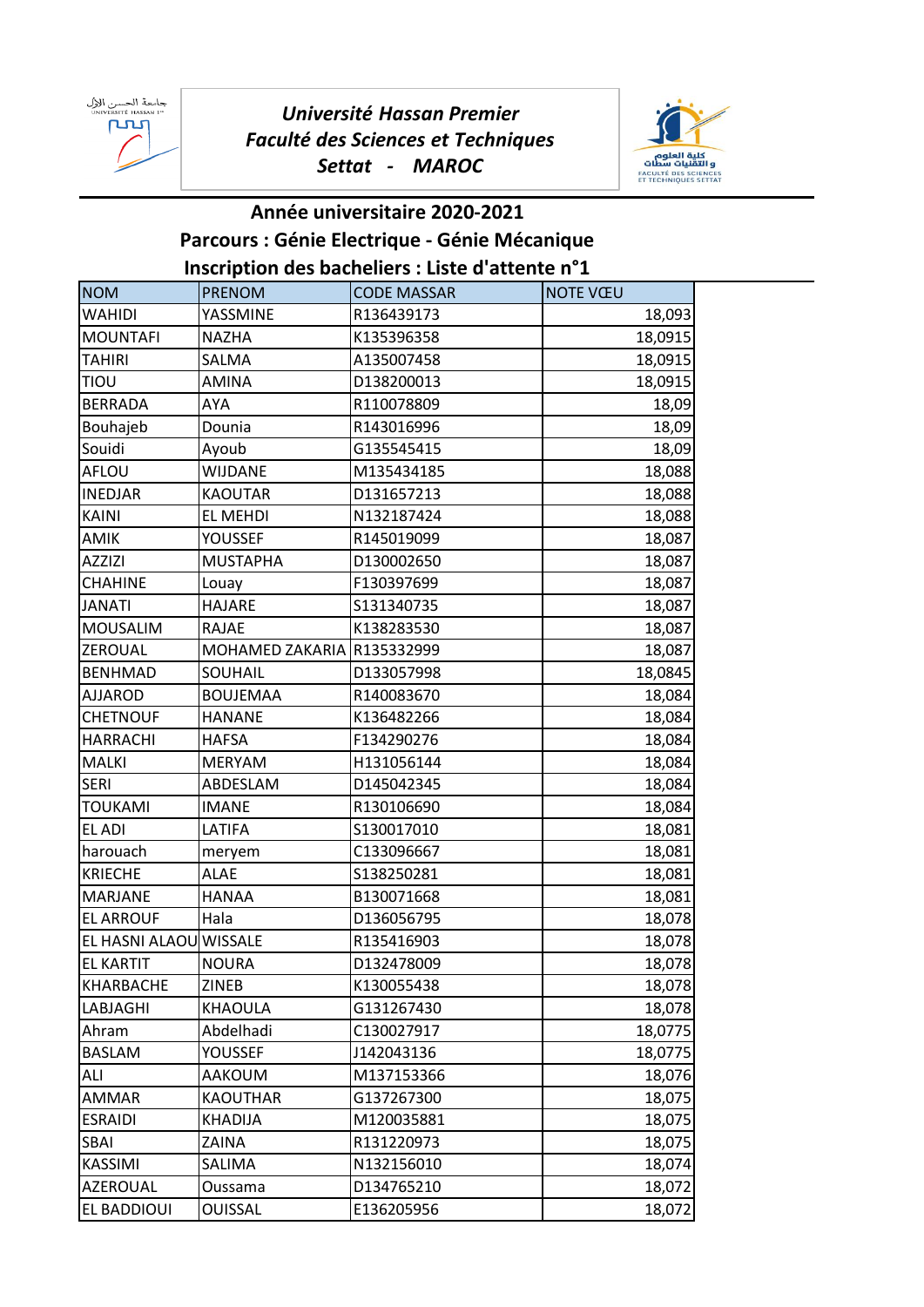| <b>GHADDARI</b>        | ZAKARIA         | S134170580 | 18,072  |
|------------------------|-----------------|------------|---------|
| <b>HAROUAL</b>         | Loubna          | K110099757 | 18,072  |
| LEMAADEM               | <b>OUMAIMA</b>  | D110037907 | 18,072  |
| <b>NASSIRI</b>         | <b>MARIYAM</b>  | B138031261 | 18,072  |
| <b>OUSSOUSSE</b>       | YASMINE         | R139587064 | 18,072  |
| SBARHI                 | <b>OUMAIMA</b>  | M130116045 | 18,072  |
| ZAYDI                  | <b>MAROUAN</b>  | M146053564 | 18,072  |
| <b>EN-NAJY</b>         | oussama         | D147055976 | 18,0705 |
| toumi                  | youssef         | R141022146 | 18,0705 |
| <b>SARROUKH</b>        | <b>IBTISSAM</b> | P120041828 | 18,069  |
| SOUAFI                 | kaoutar         | R133265159 | 18,069  |
| <b>IZEGNANE</b>        | Imane           | D131291055 | 18,067  |
| <b>OUAMI</b>           | SAIDA           | R138428625 | 18,067  |
| ED-DERCHOUNE YASSAMINE |                 | P137105377 | 18,066  |
| <b>KANOUR</b>          | KHAOULA         | K137112363 | 18,066  |
| MAJDOU                 | FATIMEZZAHRA    | G134214079 | 18,066  |
| <b>AJANA</b>           | <b>KHALIL</b>   | K140026894 | 18,063  |
| BELALLAM               | <b>IMANE</b>    | J137463510 | 18,063  |
| <b>EL-GHOUL</b>        | FATIMA EZZAHRA  | D138049816 | 18,063  |
| El Masdouki            | hamza           | J130126366 | 18,063  |
| <b>ETTOUMY</b>         | <b>AMINE</b>    | K147049329 | 18,063  |
| <b>IKS</b>             | younes          | R137473423 | 18,063  |
| LAARIBI                | SIF-EDDINE      | E134194521 | 18,063  |
| <b>MADOUS</b>          | QACEM           | G134301966 | 18,063  |
| <b>RAHMOUNE</b>        | <b>DOUAA</b>    | R132462146 | 18,063  |
| ZOUINE                 | <b>MAROUA</b>   | R133543238 | 18,063  |
| <b>BOUCHENTOUF</b>     | <b>OTHMAN</b>   | R131727214 | 18,06   |
| <b>EL OMARI</b>        | <b>ASMAE</b>    | G139793968 | 18,06   |
| Lachhab                | Fatima          | M138218791 | 18,06   |
| MAZIA                  | SALMA           | F139149457 | 18,06   |
| <b>ACHADINI</b>        | SALMA           | K130066358 | 18,057  |
| <b>AIT HAME</b>        | EL MEHDI        | R146119440 | 18,057  |
| belguenani             | oussama         | H120017484 | 18,057  |
| ENNASERY               | <b>DOUAA</b>    | P120046337 | 18,057  |
| <b>MEZOUAHI</b>        | <b>KAOUTAR</b>  | J139371880 | 18,057  |
| el mahdaouy            | el mehdi        | K144016741 | 18,0565 |
| ER-RABEHY              | <b>DOHA</b>     | E145193108 | 18,0565 |
| Elaouni                | radouan         | F134097084 | 18,056  |
| ADDOU                  | <b>BOUCHRA</b>  | J120008808 | 18,054  |
| Ayzouzi                | Sana            | D136637890 | 18,054  |
| LAKHAL                 | <b>IBTISSAM</b> | R134462599 | 18,054  |
| LEBBAKHER              | FATIMA-ZAHRA    | R132690386 | 18,054  |
| <b>MALKA</b>           | RAJA            | D135664766 | 18,054  |
| <b>BOURTI</b>          | <b>AYOUB</b>    | K134106105 | 18,053  |
| <b>ELAOUFI</b>         | <b>IMANE</b>    | E139173925 | 18,053  |
| <b>TAOUAFE</b>         | <b>OUMAYMA</b>  | L132191215 | 18,053  |
| <b>AMNAY</b>           |                 | J141038132 | 18,051  |
|                        | SOUKAINA        |            |         |
| <b>BOUIRATN</b>        | ASMAA           | R130138187 | 18,051  |
| DERKAOUI               | Anas            | G130528236 | 18,051  |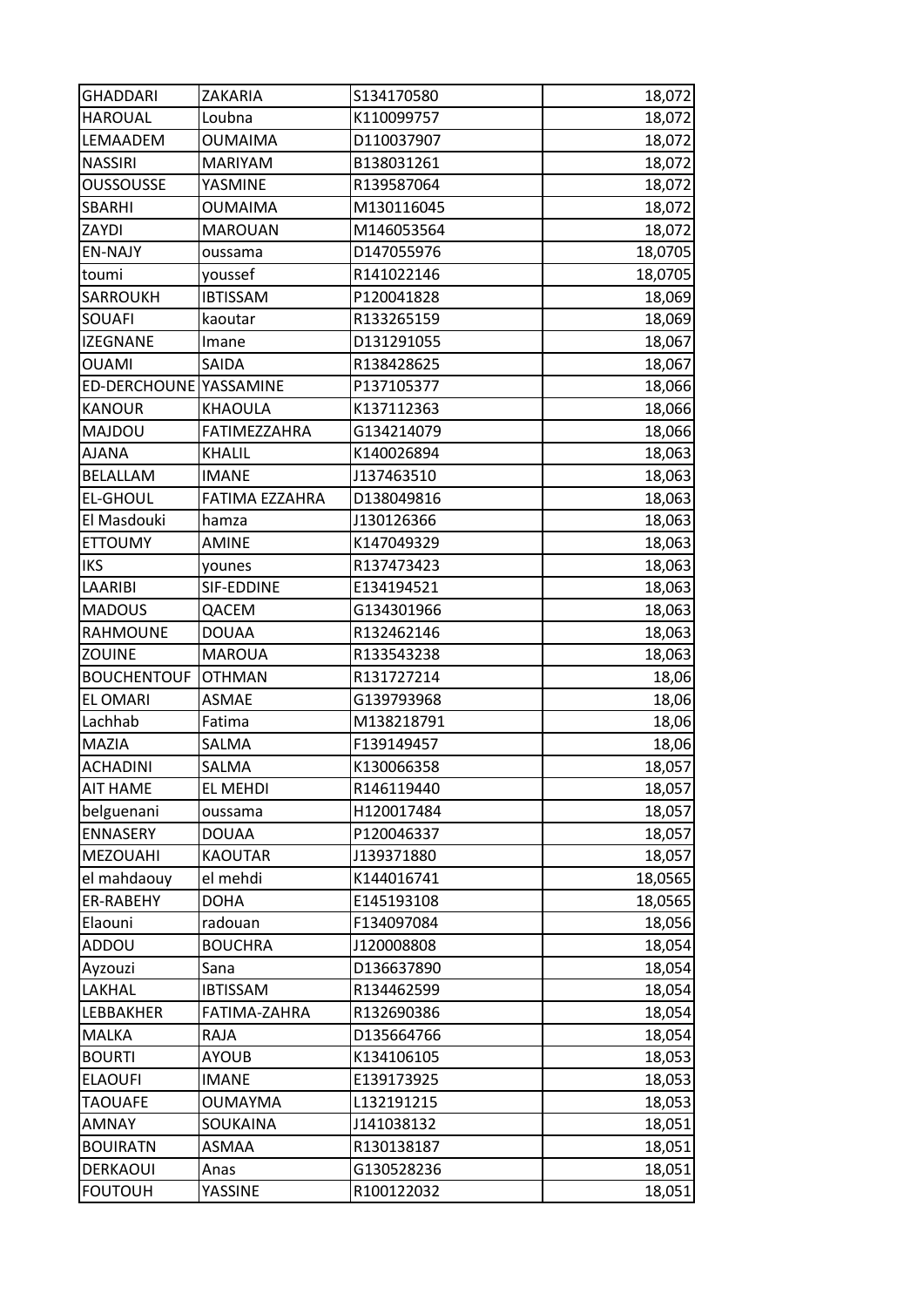| <b>SADIK</b>         | <b>FATIHA</b>  | D130024043 | 18,051  |
|----------------------|----------------|------------|---------|
| <b>BAIMOUT</b>       | <b>CHOROUK</b> | E140192735 | 18,048  |
| <b>BELBAIDA</b>      | <b>ASMAE</b>   | R130031654 | 18,048  |
| <b>BEN BRAHIM</b>    | KHAOULA        | P138478502 | 18,048  |
| EL HINOUTI           | <b>MOHAMED</b> | J138381931 | 18,048  |
| <b>EL KABLI</b>      | <b>OUSSAMA</b> | F136271513 | 18,048  |
| <b>FADIL</b>         | Abdellah       | K131185589 | 18,048  |
| LAIK                 | <b>MARIAM</b>  | R140026468 | 18,048  |
| <b>SHAIBI</b>        | SARA           | R130094395 | 18,048  |
| <b>AMZINI</b>        | <b>IMAD</b>    | N131119540 | 18,046  |
| <b>BEN MHA</b>       | SLIMANE        | D148029004 | 18,045  |
| <b>BOUDEBZA</b>      | SALMA          | J143040155 | 18,045  |
| <b>CHAHIR</b>        | <b>YOUNES</b>  | R147116332 | 18,045  |
| ER-RACHEDY           | <b>AYOUB</b>   | N141037904 | 18,045  |
| <b>JERMOUMI</b>      | AMINA          | F145079703 | 18,045  |
| LAHLOU               | <b>RAOUYA</b>  | H138086076 | 18,045  |
| SABIK                | MOHAMED AMINE  | R131808315 | 18,045  |
| <b>DARARE</b>        | <b>MOHCINE</b> | S139204477 | 18,044  |
| AMI                  | ZAKARIA        | D130367145 | 18,0425 |
| A <b></b> chfakir    | Salma          | N110000362 | 18,042  |
| <b>MOUADDAB</b>      | ANAS           | F139291515 | 18,042  |
| ALLAM                | <b>NEZHA</b>   | M136263638 | 18,039  |
| <b>CHHIBAT</b>       | <b>SIHAM</b>   | D148043445 | 18,039  |
| <b>ENNABIRHA</b>     | AYMANE         | K131426518 | 18,039  |
| LAKRAID              | IKRAM          | E133237061 | 18,039  |
| M'SARNI              | SALMA          | C133130830 | 18,039  |
| Oujebbad             | Imane          | M120000120 | 18,039  |
| RHARIB               | ABDELALI       | R135814682 | 18,039  |
| <b>BOUMAHRAZ</b>     | Khansae        | N149055354 | 18,036  |
| LAGRAMAT             | <b>KHADIJA</b> | G130203305 | 18,036  |
| ELHAMCHOUCH NOUHAILA |                | S146042593 | 18,0355 |
| <b>BOUKHOUIMA</b>    | SOUKAINA       | F134206748 | 18,033  |
| MOUTAOUKIL           | ELMehdi        | G132328536 | 18,033  |
| <b>AZEROIL</b>       | RIHAM          | S132054802 | 18,032  |
| <b>BENIFFOU</b>      | ABDERRAHMAN    | P134246989 | 18,032  |
| <b>BOULHAF</b>       | <b>OTHMANE</b> | R130173637 | 18,032  |
| <b>ACHAQ</b>         | <b>AYOUB</b>   | D134240687 | 18,03   |
| LAHBAL               | HIBA           | J130007041 | 18,03   |
| <b>MALKI</b>         | SOUKAINA       | D136038403 | 18,03   |
| YASSINI              | <b>AYA</b>     | R139608247 | 18,03   |
| Skandrani            | Oussama        | K142043631 | 18,0285 |
| Baaouch              | Fatima         | N133142221 | 18,027  |
| <b>EZZAHNI</b>       | TACHFA         | S130017234 | 18,027  |
| <b>KHAYA</b>         | MOHAMED SALEM  | B136077718 | 18,027  |
| <b>MACHAT</b>        | <b>IHSSANE</b> | J130050043 | 18,027  |
| <b>MORCHID</b>       | <b>INASS</b>   | F130011933 | 18,027  |
| <b>BOUAZZI</b>       | <b>HANANE</b>  | M136536729 | 18,025  |
| <b>BENHARROUSS</b>   | IKRAM          | K133447226 | 18,024  |
| <b>CHAHIR</b>        | <b>OUMAIMA</b> | R133635835 | 18,024  |
| santoura             | hamza          | L138214739 | 18,024  |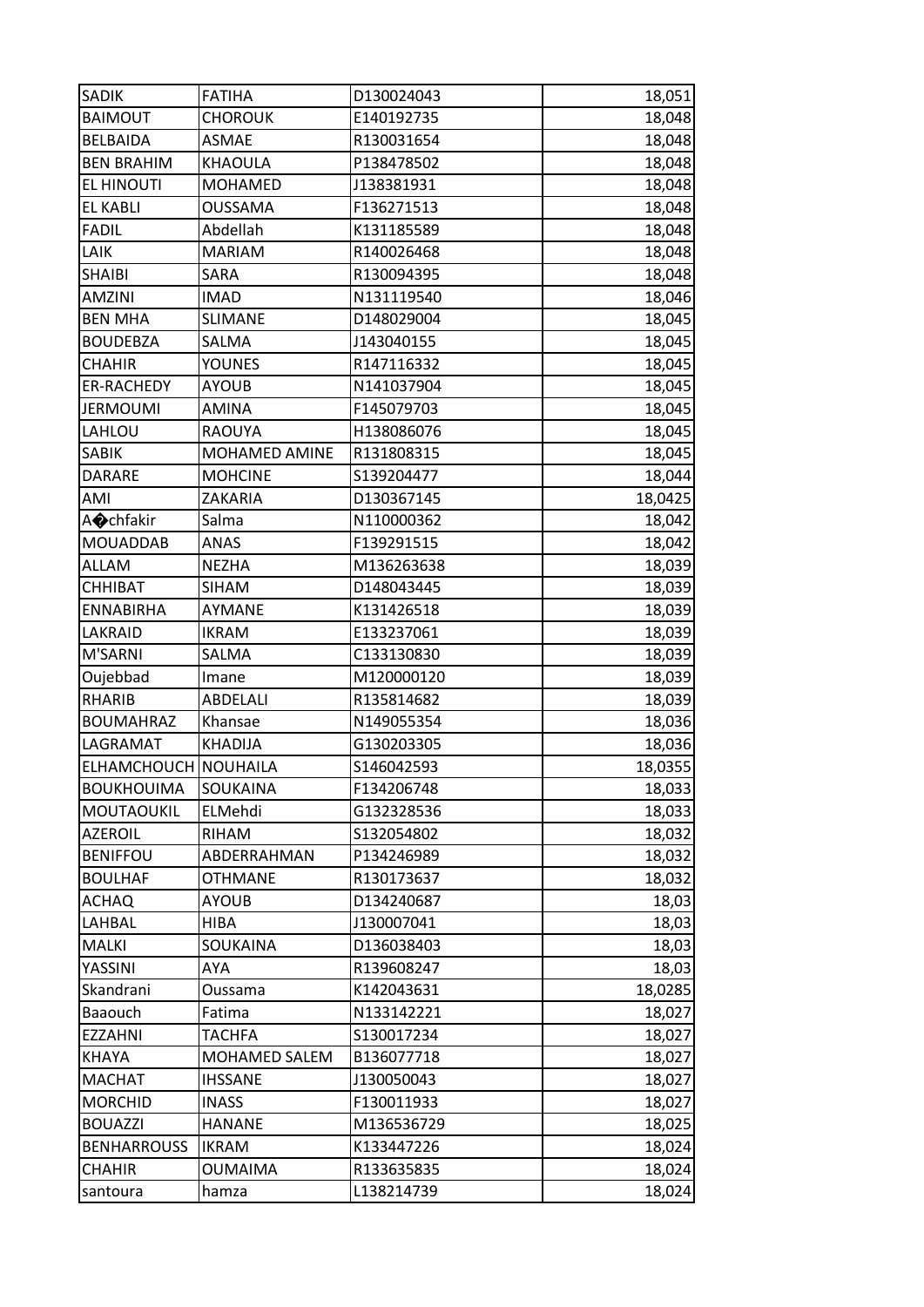| <b>CHOULADI</b>      | <b>KHALIL</b>        | R133935446 | 18,0215 |
|----------------------|----------------------|------------|---------|
| <b>BEN ELFAHIM</b>   | <b>IMAN</b>          | R148017344 | 18,021  |
| <b>BOUMBAREK</b>     | <b>FATIMA ZAHRA</b>  | E132157644 | 18,021  |
| AIT HASSI ABOU HAFSA |                      | D110009765 | 18,018  |
| <b>BOUTAYEB</b>      | CHAIMAA              | R141107118 | 18,018  |
| <b>ELGATRANY</b>     | ZAKARYA              | D149046281 | 18,018  |
| EL OUARDI            | <b>HABIB ALLAH</b>   | G144050620 | 18,018  |
| M'BARAA              | <b>FATIMA ZAHRA</b>  | R137828566 | 18,018  |
| <b>RHAIB</b>         | <b>ABIR</b>          | E133219862 | 18,018  |
| ANNOUQRA             | <b>OUSSAMA</b>       | G139633814 | 18,015  |
| <b>CHORAFI</b>       | <b>ABIR</b>          | R120084022 | 18,015  |
| EL BOUANANI          | ZAHIRA               | K137131606 | 18,015  |
| EL KASSOUNI          | KAMAL                | D135317414 | 18,015  |
| SAMIR                | Haitam               | R134813390 | 18,015  |
| <b>AZIFA</b>         | <b>NABILA</b>        | K138189390 | 18,0145 |
| <b>HEKKI</b>         | <b>IKRAM</b>         | R136420940 | 18,0145 |
| <b>AHAKAS</b>        | <b>FATIMA ZAHRAE</b> | P143038608 | 18,012  |
| AKHERRAZ             | <b>FATIHA</b>        | R131735562 | 18,012  |
| <b>BERRAFES</b>      | <b>HAJAR</b>         | R132925667 | 18,012  |
| Cherrak              | ауа                  | H110037606 | 18,012  |
| Chiguer              | <b>Bilal</b>         | G131807259 | 18,012  |
| <b>DANE</b>          | <b>FATIMA</b>        | D137321167 | 18,012  |
| <b>EL FARISY</b>     | <b>FATIMA</b>        | F134373404 | 18,012  |
| hadana               | fatima ezzahra       | F100073005 | 18,012  |
| LOUZI                | <b>OTMANE</b>        | L133105562 | 18,012  |
| NOUREDDINE           | JALILA               | K140006941 | 18,012  |
| OURGA                | Zineb                | K131185462 | 18,012  |
| <b>CHAKRI</b>        | mohamed              | M138468180 | 18,011  |
| ABOULKANATIR lilham  |                      | R110080820 | 18,009  |
| ED-DARRAZ            | <b>WAFAE</b>         | P110013671 | 18,009  |
| <b>GADARI</b>        | <b>NIZAR</b>         | J136388901 | 18,009  |
| <b>KARAM</b>         | <b>IMANE</b>         | R130115426 | 18,009  |
| <b>MOUNIR</b>        | <b>MARWA</b>         | J147062007 | 18,009  |
| <b>HAISSOUF</b>      | ABDELWADOUD          | R148111582 | 18,008  |
| <b>ZEKHNI</b>        | ABDELILAH            | D133316872 | 18,0075 |
| <b>AIT LAHSSAINE</b> | <b>NOUHAILA</b>      | R132419286 | 18,006  |
| <b>BEZZARI</b>       | <b>AYOUB</b>         | R139283671 | 18,006  |
| <b>BOURBOUH</b>      | <b>AMINE</b>         | R145055814 | 18,006  |
| <b>DANGUIR</b>       | AHLAM                | F130022921 | 18,006  |
| ERRACHIDI            | IKRAM                | D136808105 | 18,006  |
| <b>OUAHMANE</b>      | Meriem               | D138292802 | 18,006  |
| <b>RAHMOUNI</b>      | MAJDA                | M130031849 | 18,006  |
| <b>BOUAOUD</b>       | ASMA                 | D143004205 | 18,004  |
| <b>BOUHOU</b>        | SOUHAIB              | D134188289 | 18,004  |
| TAIBI                | SALAH-EDDINE         | R130153583 | 18,004  |
| AIT CHAOU            | ZAKARIA              | R130171641 | 18,003  |
| <b>BAKRI</b>         | CHAIMAE              | D131297088 | 18,003  |
| <b>BERKAT</b>        | AHMED                | S132375429 | 18,003  |
| <b>BRIK</b>          | ABDELLATIF           | H137149791 | 18,003  |
| EL BAIKAM            | <b>ISMAIL</b>        | B137033446 | 18,003  |